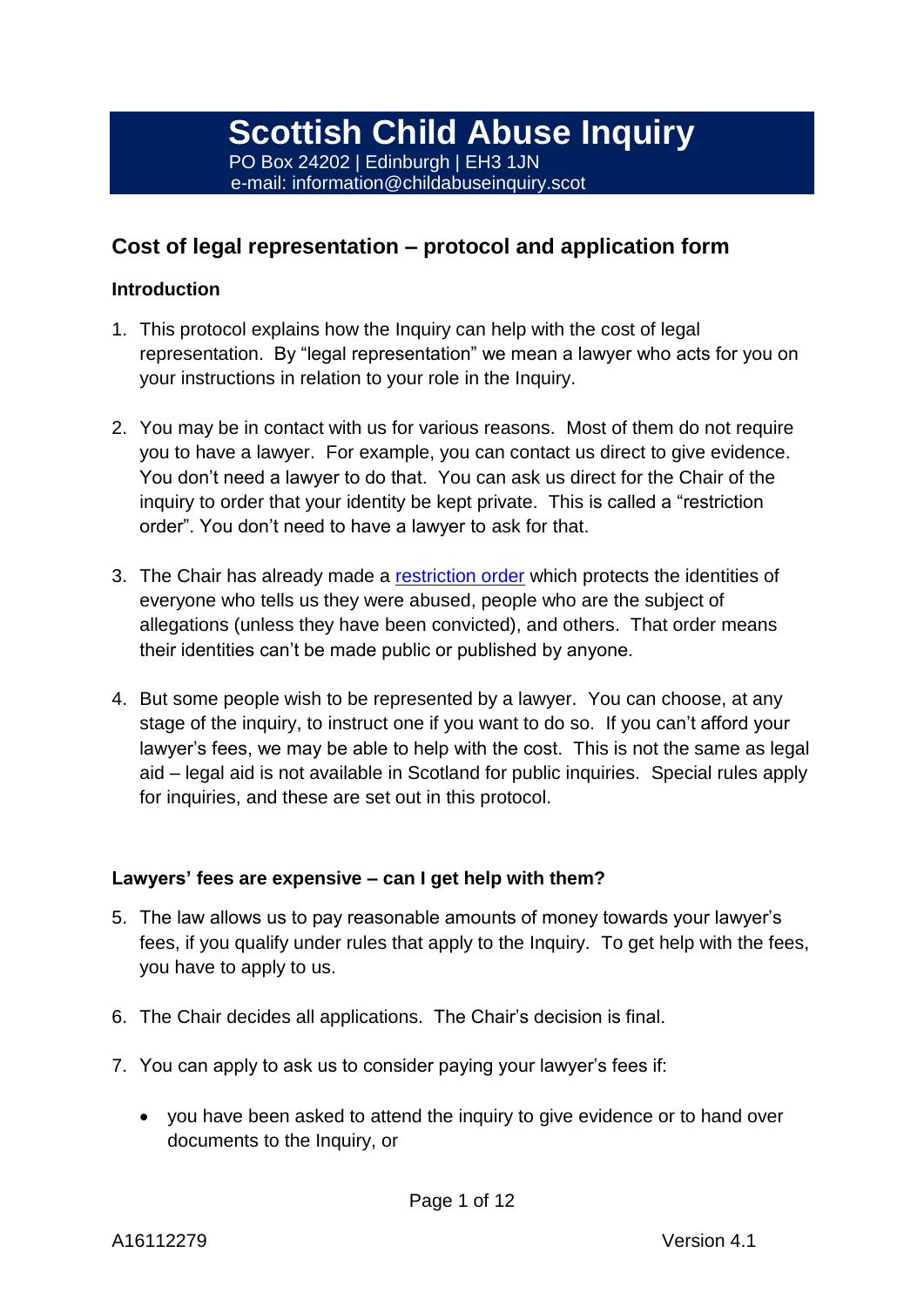- you have a particular interest in the Inquiry.
- 8. You can apply on your own behalf or as a representative of a group, body or organisation.

#### **How to apply for an award**

- 9. You must apply in writing using the application form at the end of this protocol.
- 10.It is really important that you apply to us *before* you instruct the lawyer that you want us to pay for.
- 11.We ask in the form for detailed information about who your lawyer is and their fees. You may find it easiest to ask the lawyer you want to use to help you fill in the application form.

#### **How are applications decided?**

- 12.The Chair will look carefully at your application and decide whether we should, in *principle*, pay your lawyer's fees. She decides what types of legal work we will pay for. She does not, at that stage, decide exactly how much your lawyer will be paid.
- 13.The Solicitor to the Inquiry will decide how much we should pay your lawyer. She does so by considering each invoice that your lawyer sends us and deciding how much of the invoice should be paid by us.
- 14.When the Chair makes her decision she must take account of:
	- vour financial resources:
	- whether you have been asked to attend to give evidence or produce documents;
	- whether you have a particular interest in the Inquiry that justifies us paying your lawyer's fees; and
	- whether it is in the public interest that we should pay your lawyer's fees.
- 15.When considering your financial resources, the Chair will, in addition to your own resources, take account of any sources of help that are available to you. There might be organisations which are able to assist with the fees, for example a trade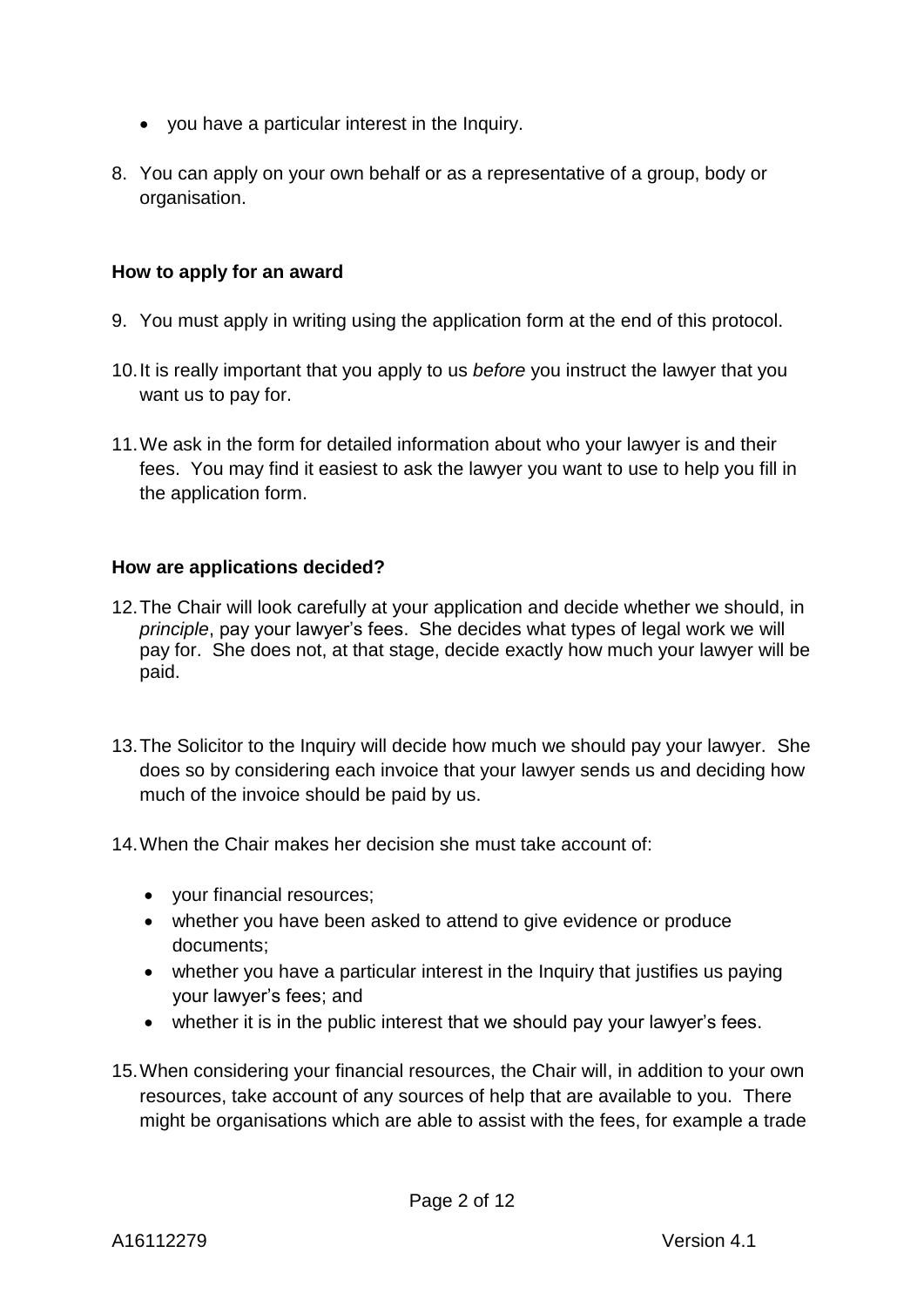union or insurer. We may ask you to provide more information to help the Chair make her decision.

- 16.The Chair will check whether the person you want to instruct as your lawyer is a qualified solicitor and is currently registered with their professional body.
- 17.If the Chair needs more information before she makes a decision, we will let you know.

### **The Chair's decision**

- 18.If the Chair decides that we should pay the cost of your legal representation, we will send you her decision in writing. This is called an "award".
- 19.In the award she will describe all the work we will pay for your lawyer to do. Examples of the type of work we will pay for are:
	- taking and considering your instructions;
	- keeping you informed of developments in the Inquiry's work;
	- responding to correspondence from us and you;
	- applying to the inquiry on your behalf (for example, for leave to appear at Inquiry hearings);
	- necessary consideration of any information provided by the inquiry;
	- advising you about any warning letter you receive;
	- representing you at public hearings in which you have a direct and/or substantial interest;
	- if you are a core participant, asking witnesses questions (with the permission of the Chair) or asking Counsel to the Inquiry to ask questions;
	- if you are a core participant, making any opening and closing statements and submissions (with the permission of the Chair);
	- attending and/or considering evidence given in relation to roundtables and in which you have a direct and/or substantial interest.
- 20.The award will also set out details of the hourly rates and number of hours that we will pay for. There will normally be an upper limit on the rates and/or number of hours for which we will pay. The award will also set out how often your lawyer has to send bills for payment to us and what information has to be provided in them.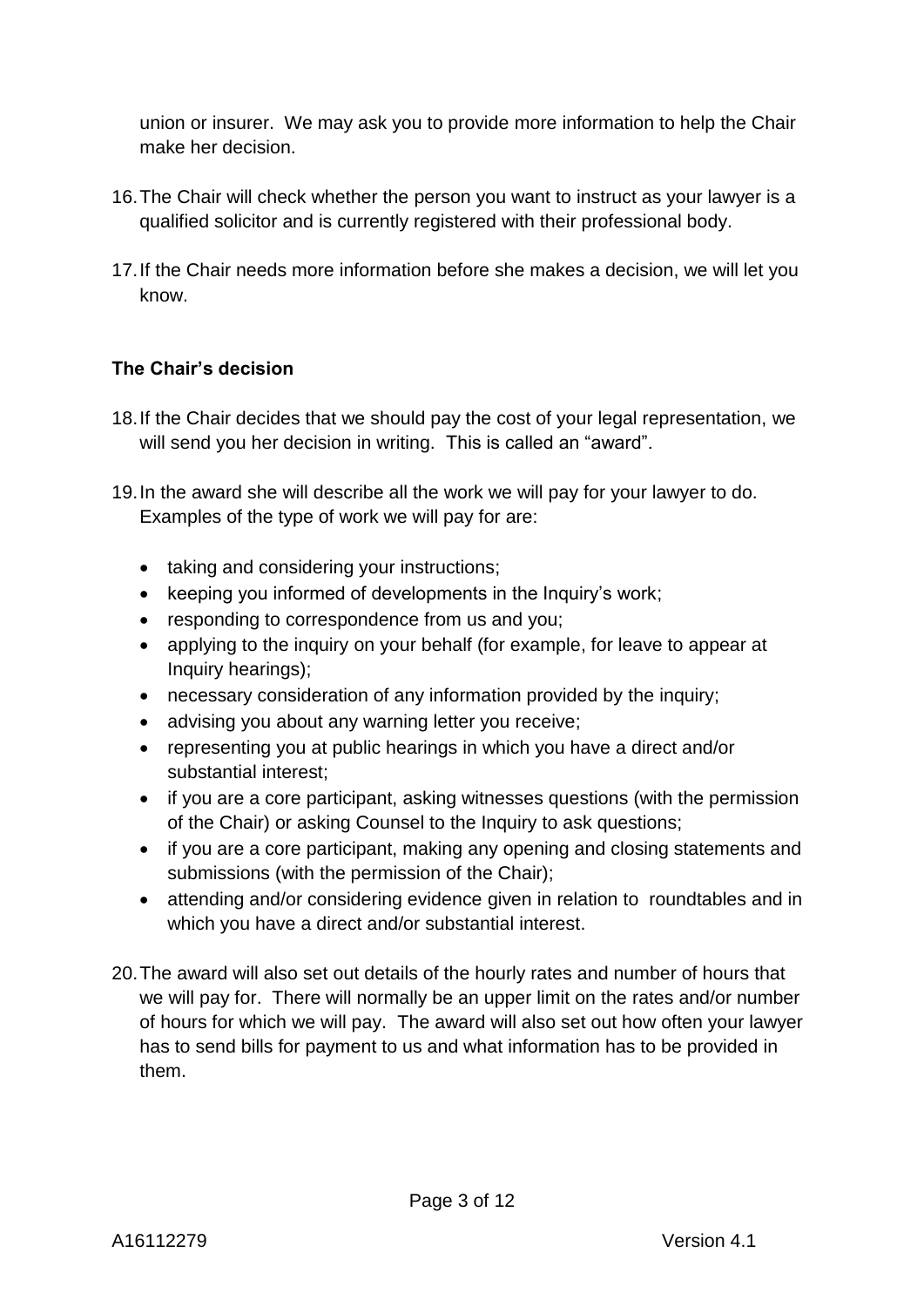### **Things you, or your lawyer, need to tell us about**

- 21.If you change your lawyer, you need to tell us as soon as possible. You can do this by contacting the Solicitor to the Inquiry. The Chair will check whether the person you want as your new lawyer is a qualified solicitor and is currently registered with their professional body.
- 22.If you change lawyer more than once the Chair may decide it is not appropriate for the Inquiry to continue helping you with the cost of your legal representation.
- 23.If your lawyer decides to stop acting for you, they need to tell us as soon as possible. They can contact the Solicitor to do this.
- 24. If your lawyer thinks you also need a solicitor advocate or advocate to represent you, your lawyer must contact us in advance before incurring this cost.
- 25.We will need to know the name of the solicitor advocate or advocate that your lawyer wants to use. The Chair will check whether the person is qualified and currently registered with their professional body.

### **Things we won't pay for**

26.We will not generally pay the cost of the following things:

- you or your lawyer instructing an expert report;
- you or your lawyer instructing, or carrying out, investigations.

### **What's the process for paying my costs?**

- 27.Usually the Solicitor to the Inquiry discusses bills for payment direct with lawyers. But your lawyer will take your instructions about what you want to do.
- 28.The law requires us to follow a complicated process. We describe that process as simply as we can below. If you have any questions about it, please ask your lawyer.

#### Your lawyer's bill

29.Your lawyer will send us a bill for payment. The Solicitor decides how much of it we should pay. She does this by applying the Chair's award.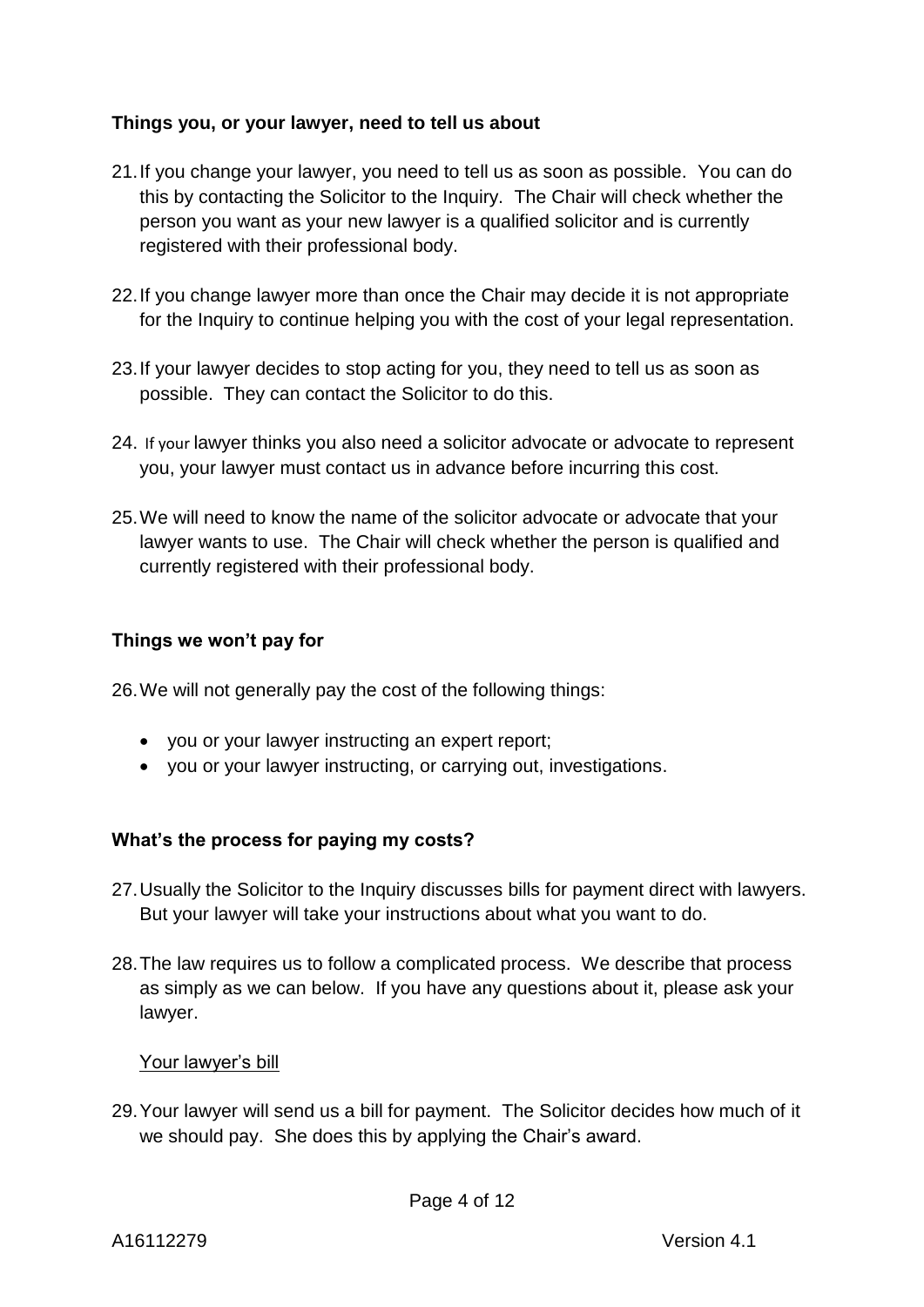30.The law also requires her to check if:

- the work done was necessary, fair, reasonable and proportionate;
- the work was done in a cost-effective and efficient way, without duplication;
- the bill complies with this protocol.
- 31.The Solicitor decides how much of the bill we should pay. She will let you and your lawyer know her decision in writing.
- 32.If the Solicitor decides that the full amount of the bill should be paid, her decision is called a "final assessment". Your lawyer needs then to give us an invoice for that amount. We can then pay the invoice by bank transfer direct to your lawyer. If your lawyer doesn't do this we can't arrange for payment.
- 33.If the Solicitor decides that less than the full amount of the bill should be paid, it is called an "initial assessment".
- 34.If you are content with the Solicitor's decision to pay only part of the bill, you need to let us know that you are content. Your lawyer then needs to give us an invoice for that amount. We can then pay the invoice by bank transfer direct to your lawyer. If your lawyer doesn't do this we can't arrange for payment.
- 35.If you are not content with the Solicitor's decision to pay only part of the bill, you need to let us know within 21 days. You must do this in writing. If you need more time, you must contact us to see if we can agree a different deadline.
- 36.The Solicitor to the Inquiry will respond to you in writing. She will explain how much of each item on the bill she thinks should be paid and why. She may continue with her initial assessment of the bill, or she can suggest a new assessment.
- 37.You need to reply to the Solicitor in writing. You must do this within 21 days. If you need more time, you must contact her to see if you can both agree a different deadline.
- 38.If you are now content with the Solicitor's assessment she will then make what is called a "final assessment" for the agreed amount. She will send you the final assessment in writing. Your lawyer then needs to give us an invoice for the agreed amount. We can then pay the invoice by bank transfer direct to your lawyer. If your lawyer doesn't do this we can't arrange for payment.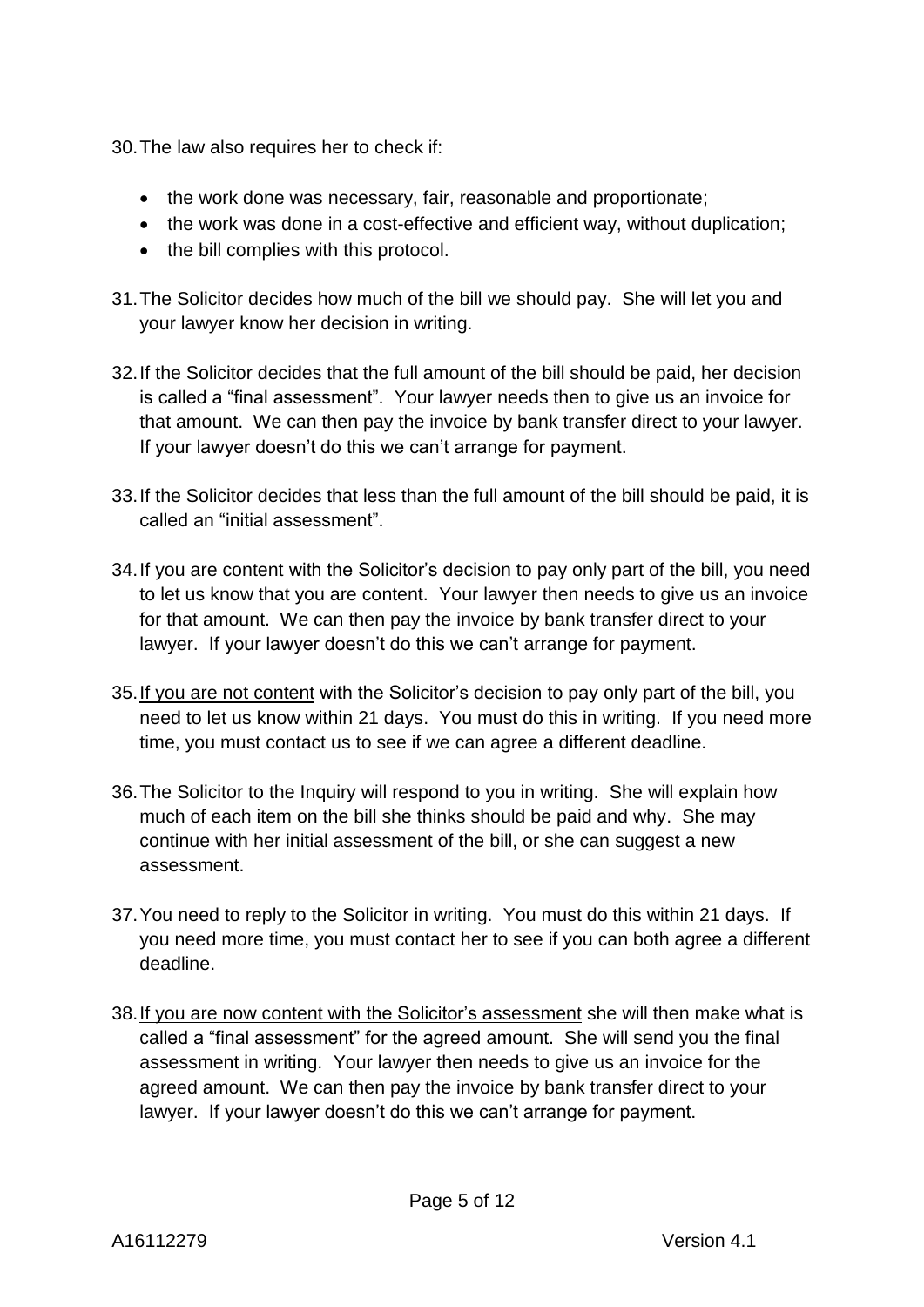- 39.If you continue to be unhappy with the Solicitor's assessment of your lawyer's bill, the Chair decides what happens next. She has two options.
- 40.One option is for the Chair to ask the Auditor of the Court of Session to decide what is a reasonable amount for us to pay. He will do that by considering the bill, the initial assessment, any new assessment and the correspondence with your lawyer.
- 41.The Auditor will hold a review hearing. He will tell you and the Solicitor when that hearing will be and what you have to do. You and your lawyer can speak to the Auditor at that hearing. The Auditor then decides how much of the bill we should pay. His decision is called a "final assessment".
- 42.The other option is for the Chair to decide what is a reasonable amount for us to pay and to tell the Solicitor to issue a final assessment for that amount. The amount may be the same as the Solicitor proposed in one of her earlier assessments, or it may be a different amount.
- 43.If you or your lawyer don't reply by a deadline at any stage the Solicitor will make what is called a "final assessment" for the amount she has suggested in payment of the bill.
- 44.Your lawyer then needs to give us an invoice for that amount. We can then pay the invoice by bank transfer direct to your lawyer. If your lawyer doesn't do this we can't arrange for payment.
- 45.When a final assessment is made your lawyer must give us an invoice for that amount. We can then pay the invoice by bank transfer direct to your lawyer. If your lawyer doesn't do this we can't arrange for payment.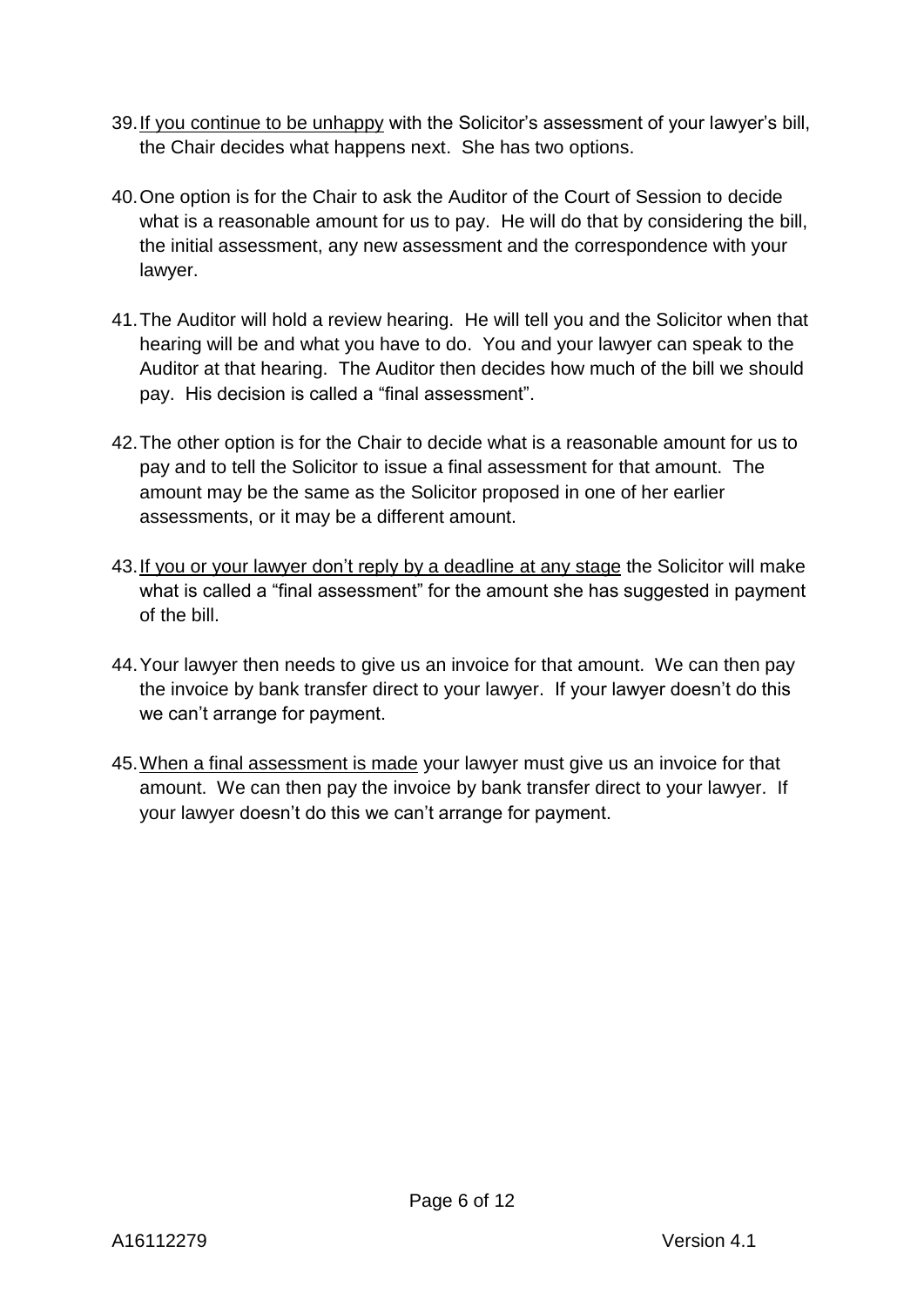## **Notes for filling in the form**

See the protocol above for information about the process of applying for the cost of your legal representation to be paid by us.

There is more information in our [Factsheet on legal representation](https://www.childabuseinquiry.scot/key-documents/factsheet-legal-representation/) about whether you need a lawyer.

The form asks you to provide information about your lawyer. You might find it easiest to ask the lawyer you want to use to complete the form for you.

### **Paragraph 1 – your name**

Please give your full name if you are applying on your own behalf. If you are applying on behalf of an organisation, group or body, please give its full name and any registered number. This could be a charity or company number.

### **Paragraph 2 – your status**

Use this box to tell us if you are applying on your own behalf or as a representative of an organisation, group or body.

### **Paragraph 3 – your contact details**

We will use your contact details if we need to discuss your application with you.

If the Chair decides we should pay the costs of your legal representation we will usually contact your lawyer direct.

If you have a preferred way for us to contact you (for example, by post), let us know.

### **Paragraph 4 – your lawyer**

We need to know the name and contact details for your lawyer. We will use these to stay in touch with them.

### **Paragraph 5 – your interest in the Inquiry**

This box helps us to understand why you feel you need legal representation, and why we should pay for it. Please provide as much information as you can.

### **Paragraph 6 – your interest in a particular phase of hearings or roundtable event**

Because this Inquiry has such wide Terms of Reference, not all phases of hearings and/or roundtable events will be relevant to all parties, and so this box enables you to explain why you wish to be represented in a particular phase or why you feel you have an interest in a particular roundtable event and need your lawyer to consider the evidence led during it.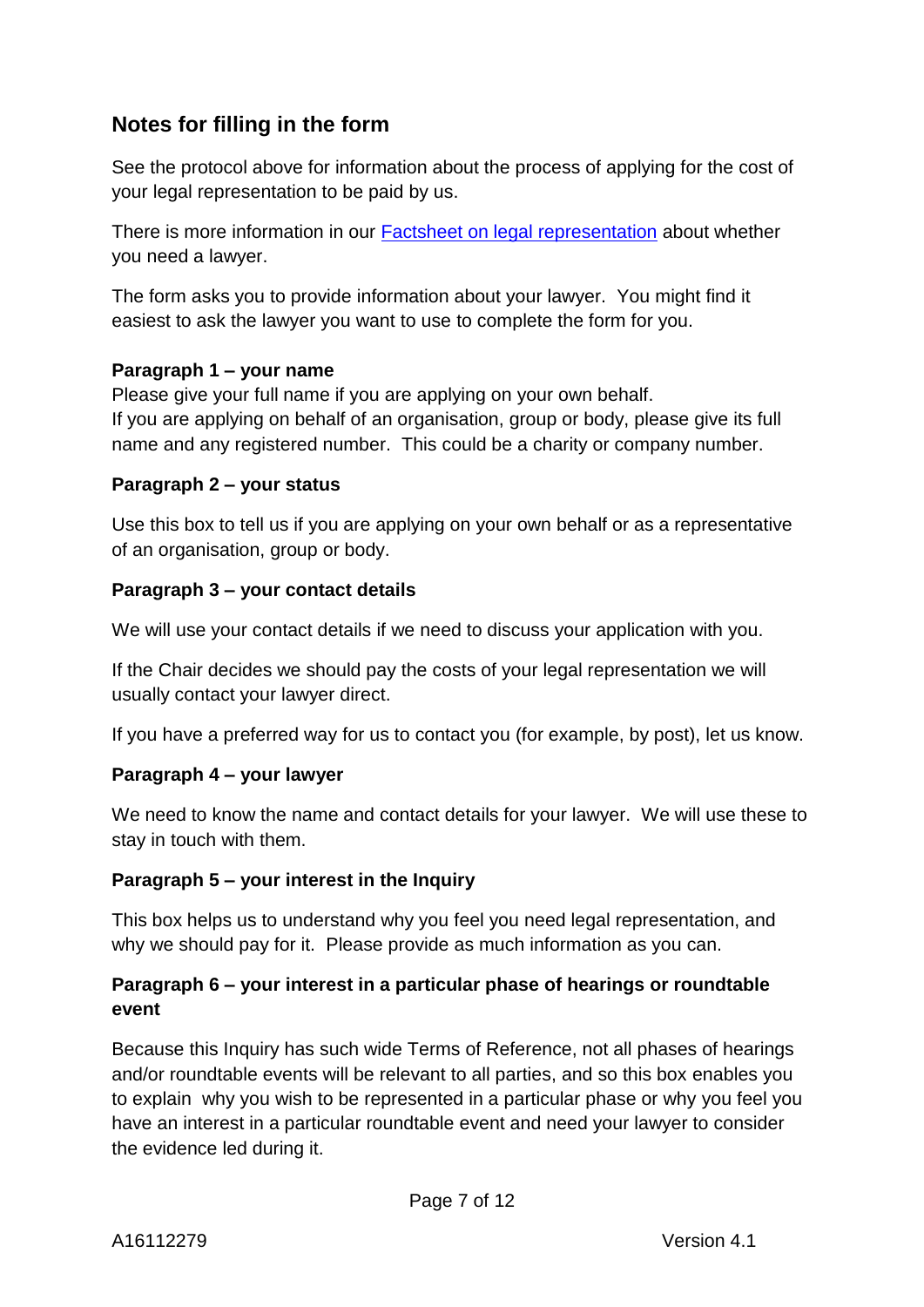### **Paragraph 7 – your financial resources**

We are required by law to find out about your financial resources when you apply. This is why paragraph 6 asks you to provide information about your employment position, your income and capital, and whether you have access to any other financial resources.

If you are applying on behalf of an organisation or body you need to provide information in this box about the financial resources of the organisation or body. If you are applying as a representative of a group, we need to know about the group's resources.

#### **Paragraph 8 – other sources of funding**

We need to know if there are other ways for you to get help with funding. For example, you might be a member of a trade union or have insurance. You might work for an organisation which can arrange legal representation for you.

#### **Paragraph 9 – details of the legal representation**

By law we need to know the details of how your lawyer will represent you. For more information about the types of work we will pay for see the protocol above.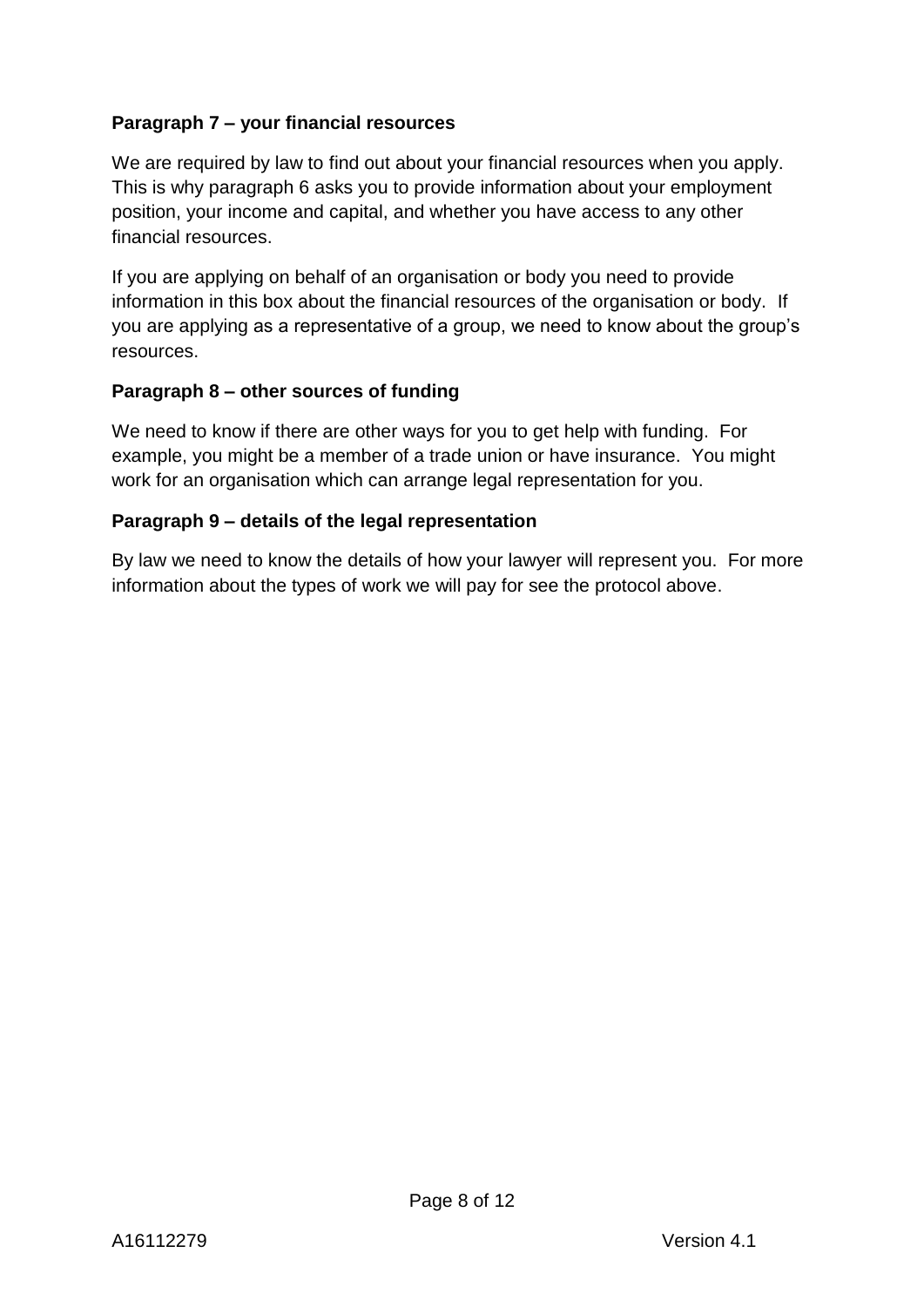# **Application for costs of legal representation**

**Fill in this form to ask the Inquiry to pay the costs of your legal representation.** 

**There are notes above about how to fill in the form.**

| 1. Your name:                                                                                                               |
|-----------------------------------------------------------------------------------------------------------------------------|
| 2. Your status (are you applying on your own behalf, or for an organisation<br>or body, or as a representative of a group?) |
| 3. Your contact details:                                                                                                    |
| <b>Address:</b>                                                                                                             |
| Email:                                                                                                                      |
| <b>Phone:</b>                                                                                                               |
| Your preferred way for the Inquiry to contact you:                                                                          |
|                                                                                                                             |
| 4. Contact details of your lawyer:<br>Name:                                                                                 |
| <b>Address:</b>                                                                                                             |
|                                                                                                                             |
| Email:                                                                                                                      |
| <b>Phone:</b>                                                                                                               |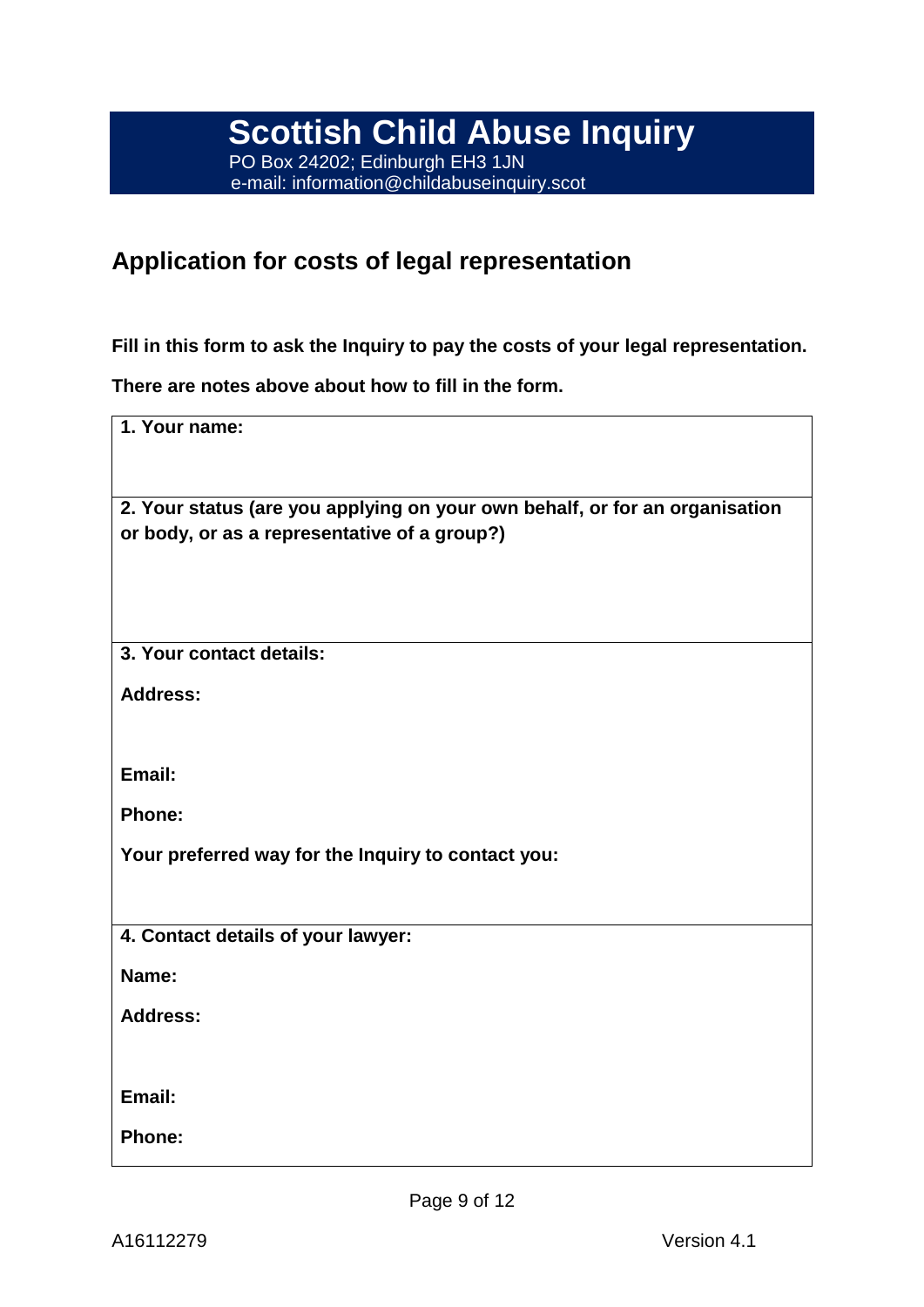**5. Why are you involved in the Inquiry (for example, are you a core participant, a witness or a party with Leave to Appear)?**

**6. What is your interest in the phase of hearings or roundtable event in respect of which funding is sought?**

**7. Your financial resources**

**Are you (please tick):**

**(a) employed**

**(b) self-employed**

**(c) not employed / retired?**

**What is the amount of your take home pay/earnings or other income each month?**

**Do you have any other available financial resources, for example savings or other capital? If so, please provide details.**

**If you are applying on behalf of an organisation or body, or as a representative of a group, please give as much information as you can about the financial resources of that organisation, body or group.**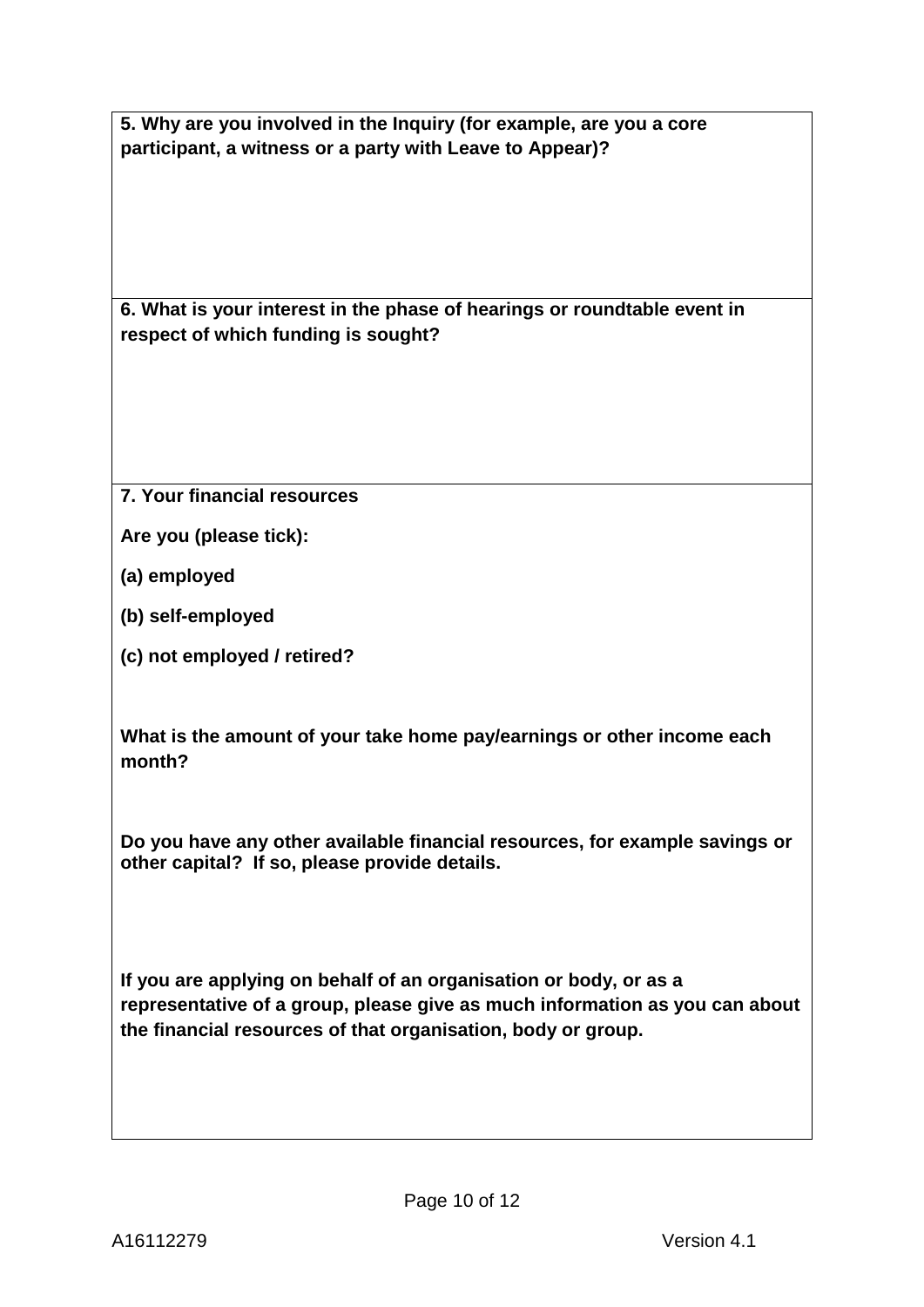| 8. Are there other ways you could get help with funding to pay your lawyer's |
|------------------------------------------------------------------------------|
| fees?                                                                        |
|                                                                              |
|                                                                              |

**9. Details of legal representation**

**Please provide information about**

**(a) the type of work your legal team will do:** 

**(b) the names of anyone else in your legal team and their years' of postqualification experience:**

**(c) your lawyer's hourly rates:**

**(d) the estimated time to be spent monthly by your lawyer on Inquiry work:**

**(e) any other expenses relating to legal representation (for example travel expenses and photocopying):**

### **DECLARATION**